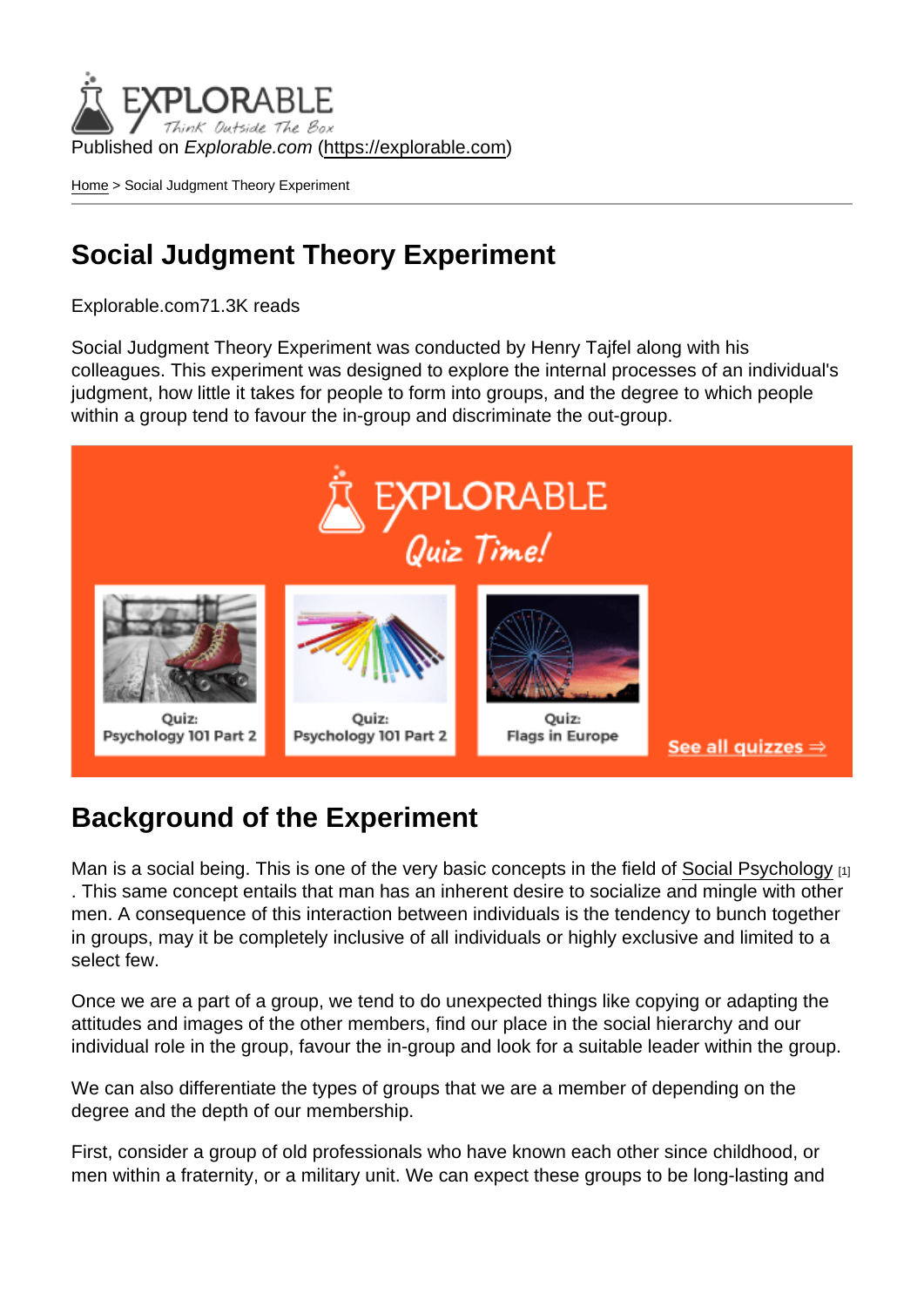the attitudes that the members share are time-enduring.

Compare this to a group such as a school math club, a group of passengers riding the same bus, or a group of golf players competing in a tournament. The later set of examples can be considered as transient groups since the degree and depth of membership is miniscule when compared to the first set of examples.

## Social Identity Experiment

A sample of 48 boys, 14-15 years old, was initially divided into three groups of 16 boys each. Each group was shown 12 slides portraying different painting. One half of the paintings were by Kandinsky and the other half were painted by Klee. All the boys viewed the paintings without the signatures of the painter. After the exposition of the paintings, the boys were asked to express their preferences, which paintings did they like and which paintings did they hate. Please keep in mind that the boys were not aware of the painters of the pieces that they said were good or not.

After this initial stage of the experiment, the boys were seemingly allocated to two separate groups. They were given the impression that this grouping was based on the impressions that the experimenters received from them after the initial part of the experiment. The two groups were named Kandinsky group and Klee group. The names that were given to the group added up to the impression that the groupings were based on the expressed preferences of the boys but the truth is, the grouping was completely randomized.

The last stage of the experiment is the rewards allocation task. Each boy was given a task to award points to two other boys, one from his same group and one from the other group. The only information that each boy was given were code numbers and the name of the group of the two boys they were supposed to award. There were two systems of awarding points that were employed by the researchers.

First, the point scores for each boy were tied together, so that the sum of the two scores is 15. In this system of point awarding, when a participant chose a score  $(x)$  for one boy, the other boy automatically got a score (15 - x). This means that as the score for the initial boy increases or approaches 15, the score of the other boy decreases or approaches 0.

| Klee Group Member 12     |               |  | 5 7 8 10 14 |
|--------------------------|---------------|--|-------------|
| Kandinsky Group Member 6 | 14 10 8 7 5 1 |  |             |

In the second method of allocating points, Tajfel [manipulated](https://explorable.com/independent-variable)  $[2]$  the grids so that the maximum number of points the boys could give to their in-group meant that the out-group automatically gets more points.

For example:

- If a Klee member chose 19 for another Klee member, it would give the maximum points for the in-group but it would also give a higher profit to the out-group. (Maximum ingroup profit)
- If a Klee member chose 13 for another Klee member, it would give the same points for the other group. (Maximum equality or fairness)